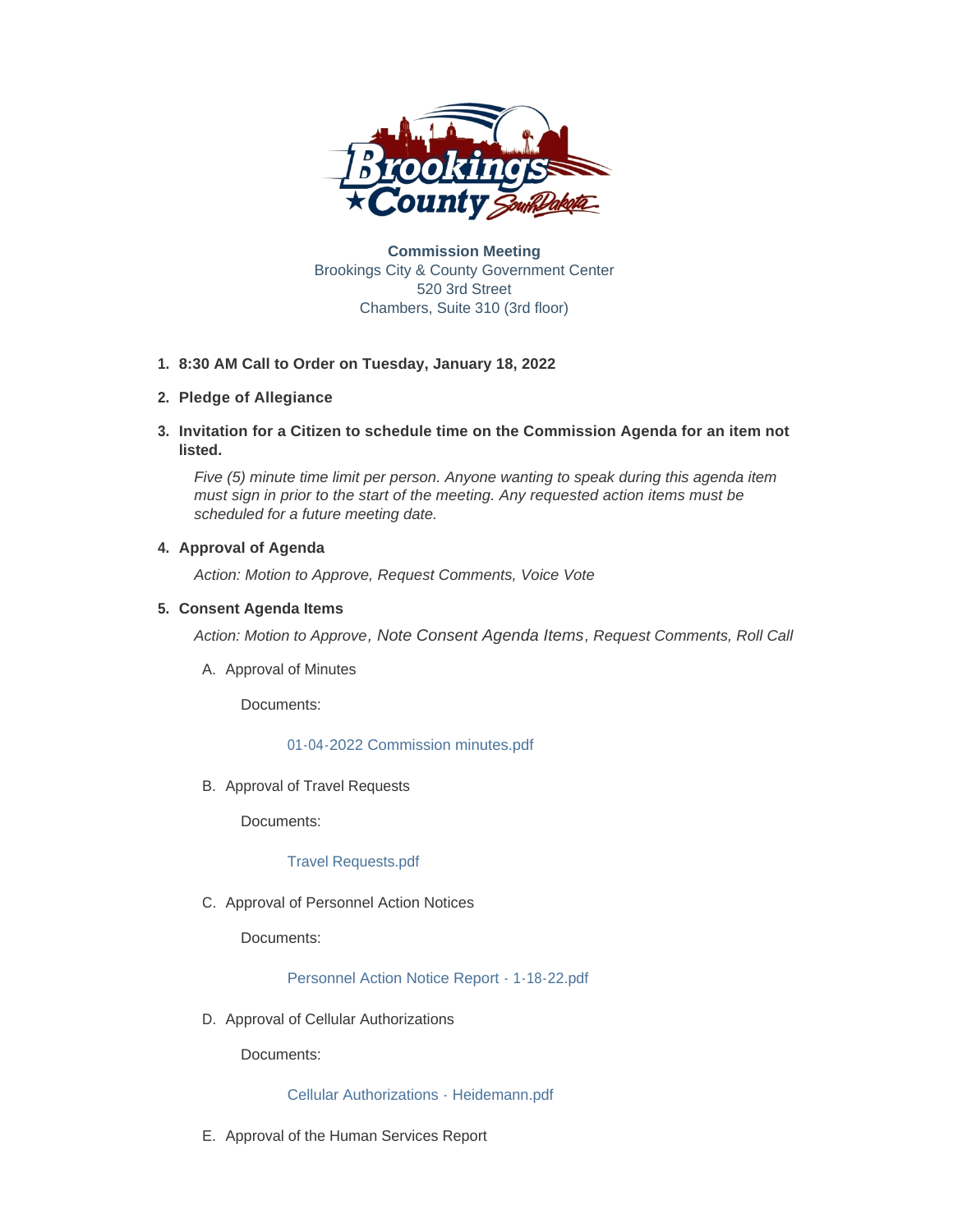Documents:

### [Human Services - Commission Report.pdf](http://sd-brookingscounty2.civicplus.com/AgendaCenter/ViewFile/Item/11748?fileID=9912)

### **Routine Business 6.**

A. Approval of Claims

Documents:

[1.18.22 CLAIMS.pdf](http://sd-brookingscounty2.civicplus.com/AgendaCenter/ViewFile/Item/11749?fileID=9894) [1.4.22 CLAIM CORRECTION.pdf](http://sd-brookingscounty2.civicplus.com/AgendaCenter/ViewFile/Item/11749?fileID=9895) [1.10.22 Jan Dept of Rev.pdf](http://sd-brookingscounty2.civicplus.com/AgendaCenter/ViewFile/Item/11749?fileID=9896)

#### B. Department Head reports

i. BCOAC

Documents:

### [BCOAC Report.pdf](http://sd-brookingscounty2.civicplus.com/AgendaCenter/ViewFile/Item/11739?fileID=9886)

ii. County Development

Documents:

#### [County Dev Report.pdf](http://sd-brookingscounty2.civicplus.com/AgendaCenter/ViewFile/Item/11740?fileID=9887)

iii. Highway

Documents:

# [Highway Report.pdf](http://sd-brookingscounty2.civicplus.com/AgendaCenter/ViewFile/Item/11741?fileID=9888)

C. Finance Officer's Report

Be it noted items:

- 1. Auditor's Account with the Treasurer
- 2. Payroll & Additive Totals
- 3. Highway Expenditures Report
- 4. Register of Deeds Statement of Fees Collected

#### Documents:

## [Finance Officer Report.pdf](http://sd-brookingscounty2.civicplus.com/AgendaCenter/ViewFile/Item/11736?fileID=9881)

- D. Be it noted items:
	- 1. Volunteer List for work comp purposes
	- 2. 2022 Wage List SDCL 6-1-10
	- 3. Chairperson Boersma is authorized to sign the report for the 1st quarter 2022 - State and Local Agreement for Emergency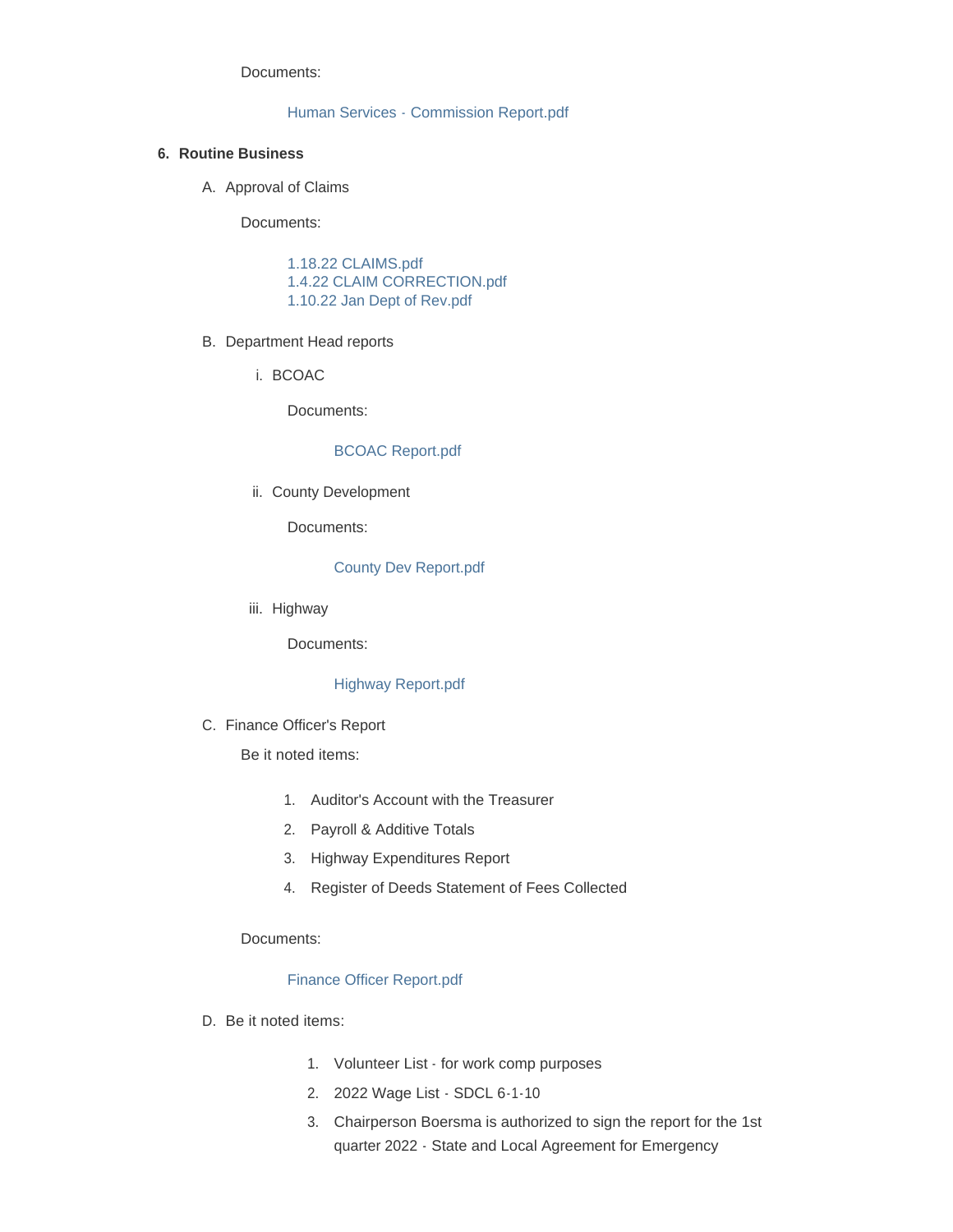### Management

Documents:

[Volunteer Lists.pdf](http://sd-brookingscounty2.civicplus.com/AgendaCenter/ViewFile/Item/11738?fileID=9883) [Wage List.pdf](http://sd-brookingscounty2.civicplus.com/AgendaCenter/ViewFile/Item/11738?fileID=9884) [SLA Quarterly Sign Off.pdf](http://sd-brookingscounty2.civicplus.com/AgendaCenter/ViewFile/Item/11738?fileID=9885)

### **Scheduled Agenda Items 7.**

9:00 AM: Wendy Hanson, owner of Smokin's Pub N Grub A.

*Discussion on liquor license*

Documents:

[Smokins Pub N Grub Report.pdf](http://sd-brookingscounty2.civicplus.com/AgendaCenter/ViewFile/Item/11737?fileID=9882)

### **Regular Business 8.**

A. First Reading of Ordinance 2022-01: an ordinance authorizing rezoning of "Outlot C & D of NW 1/4 SE 1/4 in Section 11, T109N, R50W (Medary Township)"

 Second Reading & Public Hearing will be held on Tuesday, February 22, 2022 at 9:00 AM.

Action: Read Title of Ordinance, Note Date/Time of Second Reading

Documents:

## [Ordinance 2022-01.pdf](http://sd-brookingscounty2.civicplus.com/AgendaCenter/ViewFile/Item/11735?fileID=9880)

B. Action to approve Resolution #22-03: a plat of Tract 1, Oien Addition in the East 1/2 of the Southwest 1/4 of Section 20, T112N, R47W of the 5th P.M., Brookings County, South Dakota.

Action: Motion to approve, Comments, Roll Call

Documents:

## [Res 22-03 - Plat Oien Addition.pdf](http://sd-brookingscounty2.civicplus.com/AgendaCenter/ViewFile/Item/11742?fileID=9889)

C. Action to approve Resolution #22-04: a resolution setting weight limit enforcements on Brookings County highways

Action: Motion to approve, Comments, Roll call

Documents:

#### [Res 22-04 - weight limits.pdf](http://sd-brookingscounty2.civicplus.com/AgendaCenter/ViewFile/Item/11743?fileID=9890)

D. Action to approve Agreement #22-03: a Brookings County Detention Center Inmate Housing Contract between Brookings County and Moody County.

Action: Motion to approve, Comments, Roll Call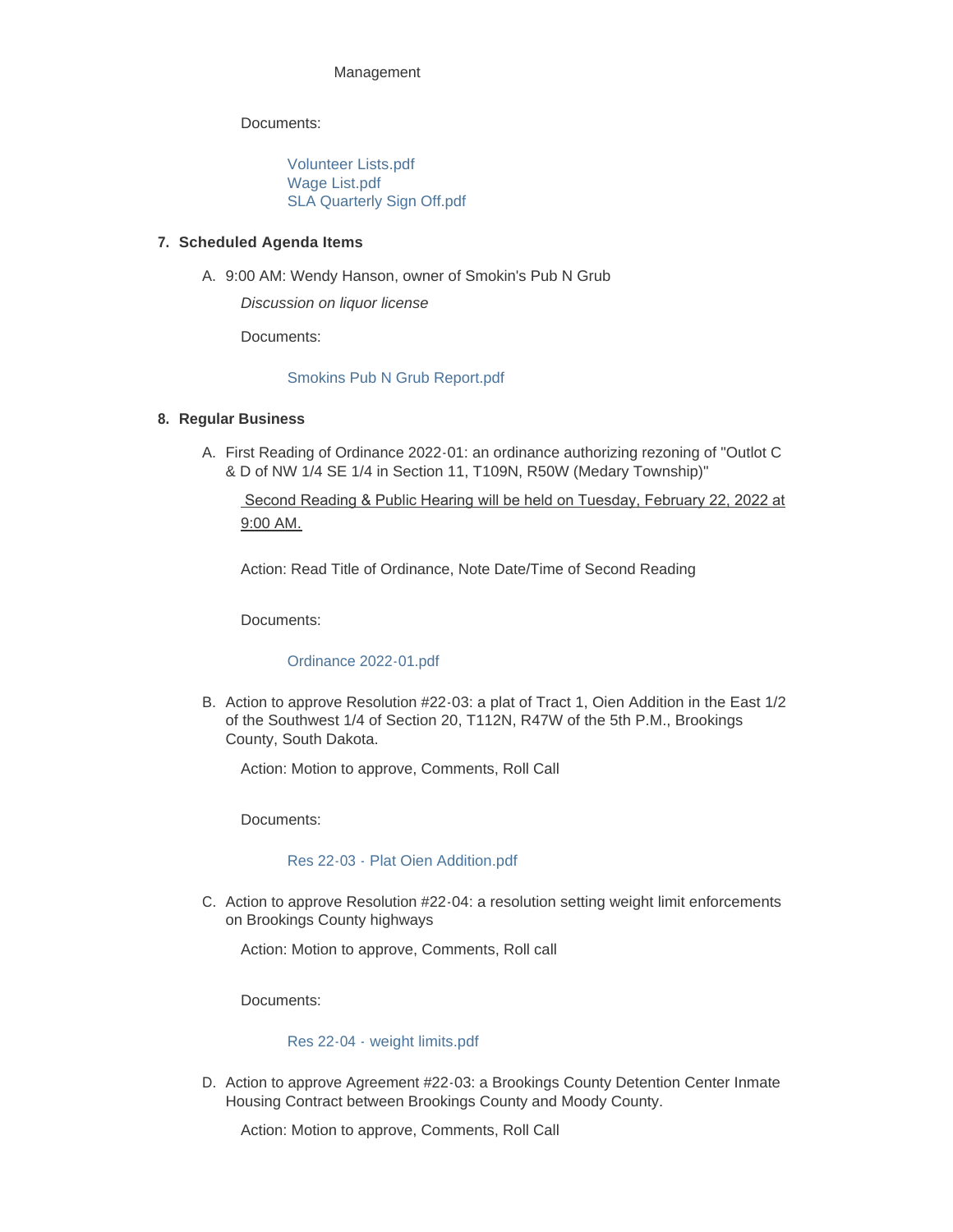Documents:

### [Agr 22-03 Inmate Housing Moody Co.pdf](http://sd-brookingscounty2.civicplus.com/AgendaCenter/ViewFile/Item/11750?fileID=9897)

E. Action to approve Agreement #22-04: a State of South Dakota Joint Powers Financial and Maintenance Agreement between the SD Department of Transportation and Brookings County, SD for project #PH 0010(155) PCN 06TV.

Action: Motion to approve, Comments, Roll Call

Documents:

### [Agr 22-04 SDDOT.pdf](http://sd-brookingscounty2.civicplus.com/AgendaCenter/ViewFile/Item/11751?fileID=9898)

F. Action to approve Agreement #22-05: a voluntary right of way donation agreement between Brookings County and Frederick and Mary Meyer, Brookings, SD

Action: Motion to approve, Comments, Voice Vote

Documents:

#### [Agr 22-05 Vol ROW- Meyer.pdf](http://sd-brookingscounty2.civicplus.com/AgendaCenter/ViewFile/Item/11752?fileID=9899)

G. Action to approve Agreement #22-06: a voluntary right of way donation agreement between Brookings County and Terry Wick, et al, Nunda, SD

Action: Motion to approve, Comments, Voice Vote

Documents:

#### [Agr 22-06 Vol ROW - Wicks.pdf](http://sd-brookingscounty2.civicplus.com/AgendaCenter/ViewFile/Item/11753?fileID=9900)

H. Action to approve a Utilities Certificate for a Bridge Improvement Grant project, structure #06-150-215

Action: Motion to approve, Comments, Voice Vote

Documents:

### [Utilities Cert - BIG Project.pdf](http://sd-brookingscounty2.civicplus.com/AgendaCenter/ViewFile/Item/11754?fileID=9901)

I. Action to approve a Right of Way Certificate for a Bridge Improvement Grant project, structure #06-150-215

*Action: Motion, Comments, Voice Vote*

Documents:

## [ROW Cert - Big Project.pdf](http://sd-brookingscounty2.civicplus.com/AgendaCenter/ViewFile/Item/11755?fileID=9902)

J. Action to approve Change Order 010 for the Brookings County Detention Center Project in the amount of \$16,707

Action: Motion to approve, Comments, Roll Call

Documents: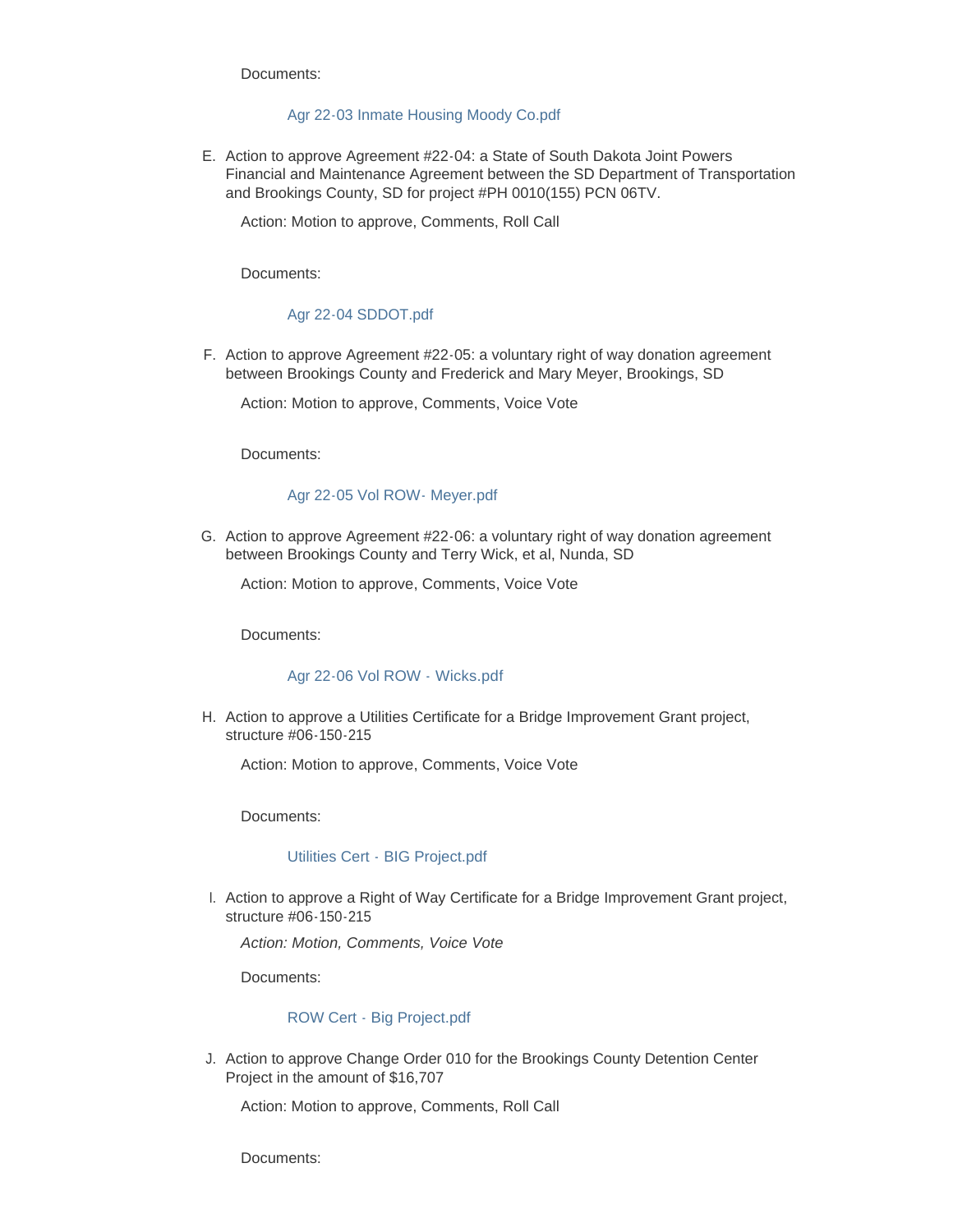### [Change Order 010.pdf](http://sd-brookingscounty2.civicplus.com/AgendaCenter/ViewFile/Item/11756?fileID=9903)

K. Action to determine the value of a 2013 Cat AWD Motor Grader based on submitted appraisals

Action: Determine Value, Motion to approve, Comments, Voice Vote

Documents:

### [Motor Grader Appraisals.pdf](http://sd-brookingscounty2.civicplus.com/AgendaCenter/ViewFile/Item/11757?fileID=9904)

L. Action to approve a late elderly tax freeze application *Action: Motion to approve, Comments, Voice Vote*

Documents:

[Tax Freeze - Report.pdf](http://sd-brookingscounty2.civicplus.com/AgendaCenter/ViewFile/Item/11758?fileID=9915) [Tax Freeze Application.pdf](http://sd-brookingscounty2.civicplus.com/AgendaCenter/ViewFile/Item/11758?fileID=9916)

Action to approve a request to fill vacancy for a full time Deputy Sheriff M. Action: Motion to approve, Comments, Voice Vote

Documents:

### [RFV - Deputy Sheriff.pdf](http://sd-brookingscounty2.civicplus.com/AgendaCenter/ViewFile/Item/11759?fileID=9905)

Action to approve a request to fill vacancy for a full time correctional officer N. Action: Motion to approve, Comments, Voice Vote

Documents:

# [RFV - FT CO.pdf](http://sd-brookingscounty2.civicplus.com/AgendaCenter/ViewFile/Item/11760?fileID=9906)

O. Action to approve a request to fill vacancy for a temporary Deputy Sheriff Action: Motion to approve, Comments, Voice Vote

Documents:

## [RFV - Temp Deputy Sheriff.pdf](http://sd-brookingscounty2.civicplus.com/AgendaCenter/ViewFile/Item/11761?fileID=9907)

P. Consensus to publish a notice of supplemental budget public hearing Action: Consensus of the Board

#### **Commission Department Director's Report 9.**

Documents:

[Commission Dept Report.pdf](http://sd-brookingscounty2.civicplus.com/AgendaCenter/ViewFile/Item/11763?fileID=9908) [Gen Fund Surplus.pdf](http://sd-brookingscounty2.civicplus.com/AgendaCenter/ViewFile/Item/11763?fileID=9909) [Email - Leg Conf.pdf](http://sd-brookingscounty2.civicplus.com/AgendaCenter/ViewFile/Item/11763?fileID=9910)